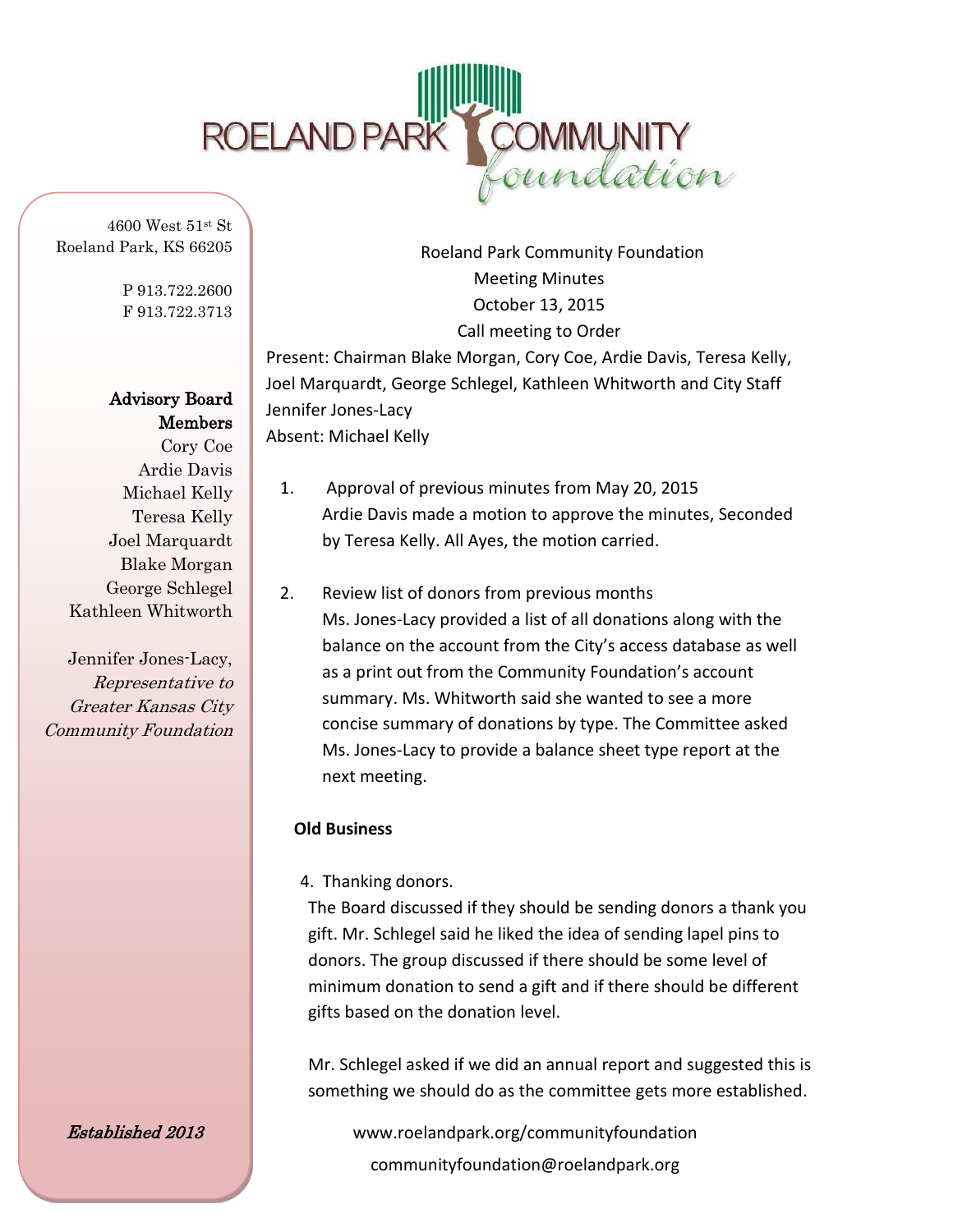

website and send it out via Constant Contact email list.

Mr. Morgan said the reason this came up was the group wanted to know how the Board was thanking donors and if there was something more it should be doing. There were no complaints from donors about not being recognized. The Board decided to not take any action at this time.

## **New Business**

Ms. Whitworth asked about the City's funding for Community Events that was budgeted and how that got allocated. She thought that fund should be tapped before the Community Foundation funds were appropriated. The Board members had a discussion on the topic. Ms. Jones-Lacy said she would provide a reconciliation of accounts, including the City's community events funding, at the next meeting.

 5. Re-presenting the By-Laws – discuss questions raised at the last meeting at purpose, stewardship of funds & fundraising Mr. Morgan provided the Board members with a copy of the by-laws for review.

## 6. Membership applications

Ms. Jones-Lacy stated that the current by-laws only allow for membership to the Board of one community member and one member from each of the City Committees along with a Council representative and the Mayor. She stated that Judy Orth applied to join the Board and under the current by-laws is not eligible because there was already a community at-large member. She suggested updating the by-laws to allow for two members of the community at large.

> www.roelandpark.org/communityfoundation communityfoundation@roelandpark.org